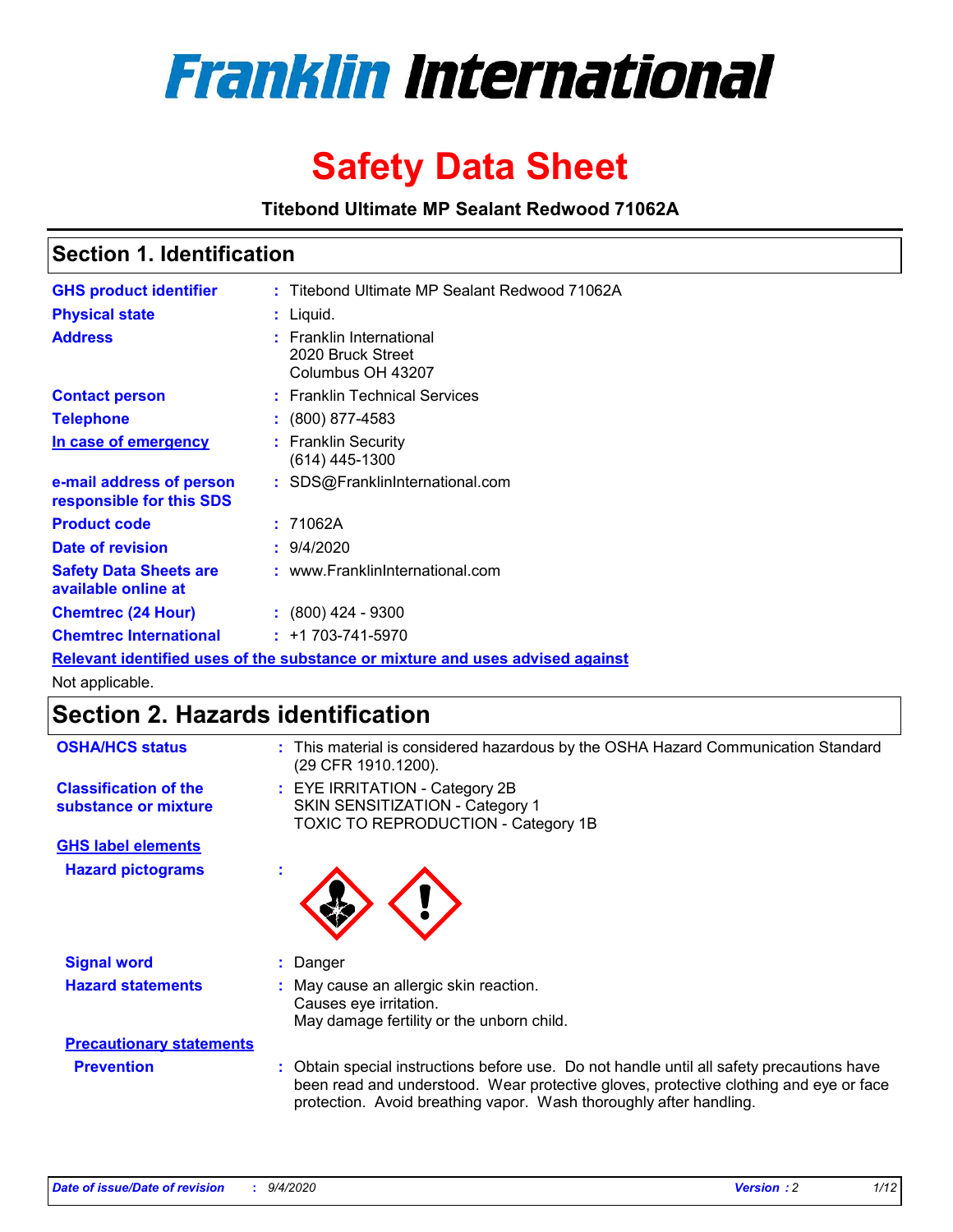### **Section 2. Hazards identification**

| <b>Response</b>                            | : IF exposed or concerned: Get medical advice or attention. Wash contaminated clothing<br>before reuse. IF ON SKIN: Wash with plenty of water. IF IN EYES: Rinse cautiously<br>with water for several minutes. Remove contact lenses, if present and easy to do.<br>Continue rinsing. If eye irritation persists: Get medical advice or attention. |
|--------------------------------------------|----------------------------------------------------------------------------------------------------------------------------------------------------------------------------------------------------------------------------------------------------------------------------------------------------------------------------------------------------|
| <b>Storage</b>                             | : Store locked up.                                                                                                                                                                                                                                                                                                                                 |
| <b>Disposal</b>                            | : Dispose of contents and container in accordance with all local, regional, national and<br>international regulations.                                                                                                                                                                                                                             |
| <b>Hazards not otherwise</b><br>classified | : Product generates methanol during cure.                                                                                                                                                                                                                                                                                                          |

# **Section 3. Composition/information on ingredients**

| <b>Ingredient name</b>       | $\frac{9}{6}$ | <b>CAS number</b> |
|------------------------------|---------------|-------------------|
| 3-aminopropyltriethoxysilane | ≤3            | 919-30-2          |
| Dibutyltin dilaurate         | ∣≤0.3         | 77-58-7           |

Any concentration shown as a range is to protect confidentiality or is due to batch variation.

**There are no additional ingredients present which, within the current knowledge of the supplier and in the concentrations applicable, are classified as hazardous to health or the environment and hence require reporting in this section.**

**Occupational exposure limits, if available, are listed in Section 8.**

### **Section 4. First aid measures**

| <b>Description of necessary first aid measures</b> |                                                                                                                                                                                                                                                                                                                                                                                                                                                                                                                                                                                                                                                                                                                                                                           |
|----------------------------------------------------|---------------------------------------------------------------------------------------------------------------------------------------------------------------------------------------------------------------------------------------------------------------------------------------------------------------------------------------------------------------------------------------------------------------------------------------------------------------------------------------------------------------------------------------------------------------------------------------------------------------------------------------------------------------------------------------------------------------------------------------------------------------------------|
| <b>Eye contact</b>                                 | : Immediately flush eyes with plenty of water, occasionally lifting the upper and lower<br>eyelids. Check for and remove any contact lenses. Continue to rinse for at least 10<br>minutes. If irritation persists, get medical attention.                                                                                                                                                                                                                                                                                                                                                                                                                                                                                                                                 |
| <b>Inhalation</b>                                  | : Remove victim to fresh air and keep at rest in a position comfortable for breathing. If<br>not breathing, if breathing is irregular or if respiratory arrest occurs, provide artificial<br>respiration or oxygen by trained personnel. It may be dangerous to the person providing<br>aid to give mouth-to-mouth resuscitation. Get medical attention. If unconscious, place<br>in recovery position and get medical attention immediately. Maintain an open airway.<br>Loosen tight clothing such as a collar, tie, belt or waistband. In case of inhalation of<br>decomposition products in a fire, symptoms may be delayed. The exposed person may<br>need to be kept under medical surveillance for 48 hours.                                                       |
| <b>Skin contact</b>                                | : Wash with plenty of soap and water. Remove contaminated clothing and shoes. Wash<br>contaminated clothing thoroughly with water before removing it, or wear gloves.<br>Continue to rinse for at least 10 minutes. Get medical attention. In the event of any<br>complaints or symptoms, avoid further exposure. Wash clothing before reuse. Clean<br>shoes thoroughly before reuse.                                                                                                                                                                                                                                                                                                                                                                                     |
| <b>Ingestion</b>                                   | : Wash out mouth with water. Remove dentures if any. Remove victim to fresh air and<br>keep at rest in a position comfortable for breathing. If material has been swallowed and<br>the exposed person is conscious, give small quantities of water to drink. Stop if the<br>exposed person feels sick as vomiting may be dangerous. Do not induce vomiting<br>unless directed to do so by medical personnel. If vomiting occurs, the head should be<br>kept low so that vomit does not enter the lungs. Get medical attention. Never give<br>anything by mouth to an unconscious person. If unconscious, place in recovery position<br>and get medical attention immediately. Maintain an open airway. Loosen tight clothing<br>such as a collar, tie, belt or waistband. |
| Most important symptoms/effects, acute and delayed |                                                                                                                                                                                                                                                                                                                                                                                                                                                                                                                                                                                                                                                                                                                                                                           |
| <b>Potential acute health effects</b>              |                                                                                                                                                                                                                                                                                                                                                                                                                                                                                                                                                                                                                                                                                                                                                                           |
| <b>Eye contact</b>                                 | : May cause eye irritation.                                                                                                                                                                                                                                                                                                                                                                                                                                                                                                                                                                                                                                                                                                                                               |
| <b>Inhalation</b>                                  | : No known significant effects or critical hazards.                                                                                                                                                                                                                                                                                                                                                                                                                                                                                                                                                                                                                                                                                                                       |
|                                                    |                                                                                                                                                                                                                                                                                                                                                                                                                                                                                                                                                                                                                                                                                                                                                                           |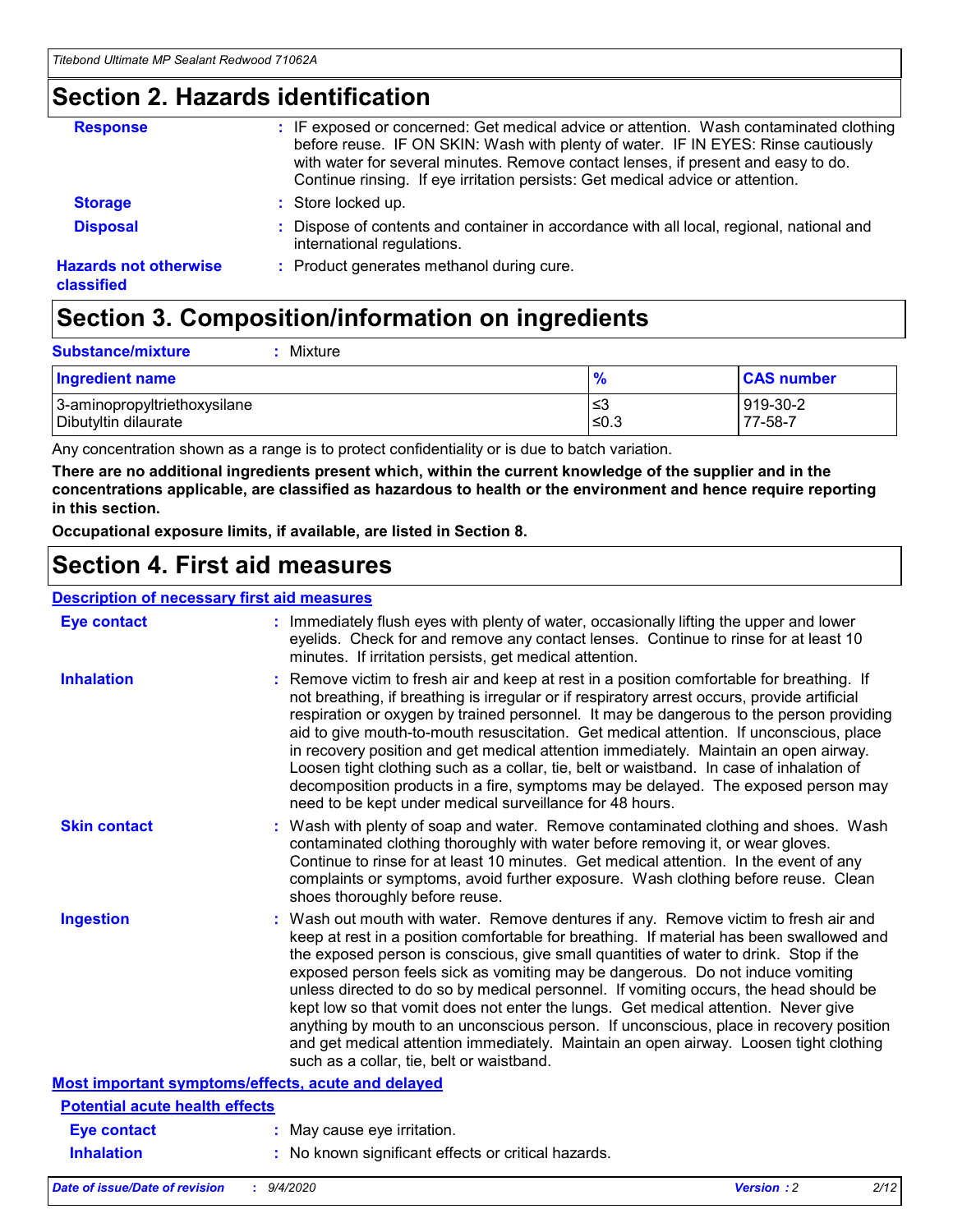# **Section 4. First aid measures**

| <b>Skin contact</b>                        | May cause skin irritation.<br>÷.                                                                                                                                                                                                                                                                                                                                                                              |
|--------------------------------------------|---------------------------------------------------------------------------------------------------------------------------------------------------------------------------------------------------------------------------------------------------------------------------------------------------------------------------------------------------------------------------------------------------------------|
| <b>Ingestion</b>                           | No known significant effects or critical hazards.                                                                                                                                                                                                                                                                                                                                                             |
| <b>Over-exposure signs/symptoms</b>        |                                                                                                                                                                                                                                                                                                                                                                                                               |
| <b>Eye contact</b>                         | : Adverse symptoms may include the following:<br>irritation<br>watering<br>redness                                                                                                                                                                                                                                                                                                                            |
| <b>Inhalation</b>                          | : Adverse symptoms may include the following:<br>reduced fetal weight<br>increase in fetal deaths<br>skeletal malformations                                                                                                                                                                                                                                                                                   |
| <b>Skin contact</b>                        | Adverse symptoms may include the following:<br>irritation<br>redness<br>reduced fetal weight<br>increase in fetal deaths<br>skeletal malformations                                                                                                                                                                                                                                                            |
| <b>Ingestion</b>                           | : Adverse symptoms may include the following:<br>reduced fetal weight<br>increase in fetal deaths<br>skeletal malformations                                                                                                                                                                                                                                                                                   |
|                                            | Indication of immediate medical attention and special treatment needed, if necessary                                                                                                                                                                                                                                                                                                                          |
| <b>Notes to physician</b>                  | : In case of inhalation of decomposition products in a fire, symptoms may be delayed.<br>The exposed person may need to be kept under medical surveillance for 48 hours.                                                                                                                                                                                                                                      |
| <b>Specific treatments</b>                 | : No specific treatment.                                                                                                                                                                                                                                                                                                                                                                                      |
| <b>Protection of first-aiders</b>          | No action shall be taken involving any personal risk or without suitable training. If it is<br>suspected that fumes are still present, the rescuer should wear an appropriate mask or<br>self-contained breathing apparatus. It may be dangerous to the person providing aid to<br>give mouth-to-mouth resuscitation. Wash contaminated clothing thoroughly with water<br>before removing it, or wear gloves. |
| See toxicological information (Section 11) |                                                                                                                                                                                                                                                                                                                                                                                                               |

# **Section 5. Fire-fighting measures**

| <b>Extinguishing media</b><br>: Use an extinguishing agent suitable for the surrounding fire.<br><b>Suitable extinguishing</b><br>media<br><b>Unsuitable extinguishing</b><br>: None known.<br>media<br><b>Specific hazards arising</b><br>: In a fire or if heated, a pressure increase will occur and the container may burst.<br>from the chemical<br><b>Hazardous thermal</b><br>Decomposition products may include the following materials:<br>carbon dioxide<br>decomposition products<br>carbon monoxide<br>nitrogen oxides<br>metal oxide/oxides<br><b>Special protective actions</b><br>: Promptly isolate the scene by removing all persons from the vicinity of the incident if<br>there is a fire. No action shall be taken involving any personal risk or without suitable<br>for fire-fighters<br>training.<br><b>Special protective</b><br>apparatus (SCBA) with a full face-piece operated in positive pressure mode.<br>equipment for fire-fighters |                                                                                           |
|----------------------------------------------------------------------------------------------------------------------------------------------------------------------------------------------------------------------------------------------------------------------------------------------------------------------------------------------------------------------------------------------------------------------------------------------------------------------------------------------------------------------------------------------------------------------------------------------------------------------------------------------------------------------------------------------------------------------------------------------------------------------------------------------------------------------------------------------------------------------------------------------------------------------------------------------------------------------|-------------------------------------------------------------------------------------------|
|                                                                                                                                                                                                                                                                                                                                                                                                                                                                                                                                                                                                                                                                                                                                                                                                                                                                                                                                                                      |                                                                                           |
|                                                                                                                                                                                                                                                                                                                                                                                                                                                                                                                                                                                                                                                                                                                                                                                                                                                                                                                                                                      |                                                                                           |
|                                                                                                                                                                                                                                                                                                                                                                                                                                                                                                                                                                                                                                                                                                                                                                                                                                                                                                                                                                      |                                                                                           |
|                                                                                                                                                                                                                                                                                                                                                                                                                                                                                                                                                                                                                                                                                                                                                                                                                                                                                                                                                                      |                                                                                           |
|                                                                                                                                                                                                                                                                                                                                                                                                                                                                                                                                                                                                                                                                                                                                                                                                                                                                                                                                                                      |                                                                                           |
|                                                                                                                                                                                                                                                                                                                                                                                                                                                                                                                                                                                                                                                                                                                                                                                                                                                                                                                                                                      |                                                                                           |
|                                                                                                                                                                                                                                                                                                                                                                                                                                                                                                                                                                                                                                                                                                                                                                                                                                                                                                                                                                      | : Fire-fighters should wear appropriate protective equipment and self-contained breathing |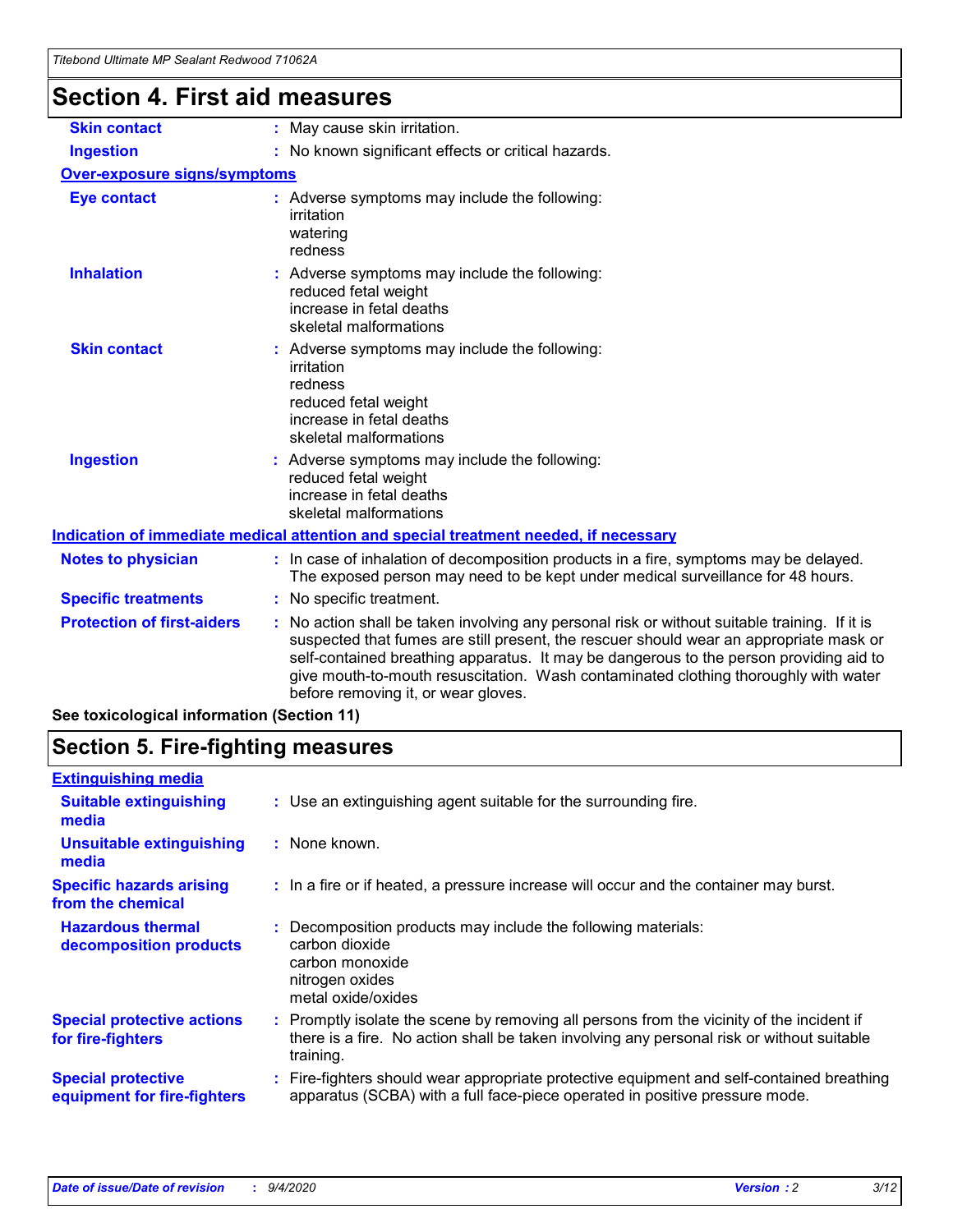### **Section 6. Accidental release measures**

|                                                              | Personal precautions, protective equipment and emergency procedures                                                                                                                                                                                                                                                                                                                                                                                                                                                                                                                                                                                                                                          |
|--------------------------------------------------------------|--------------------------------------------------------------------------------------------------------------------------------------------------------------------------------------------------------------------------------------------------------------------------------------------------------------------------------------------------------------------------------------------------------------------------------------------------------------------------------------------------------------------------------------------------------------------------------------------------------------------------------------------------------------------------------------------------------------|
| For non-emergency<br>personnel                               | : No action shall be taken involving any personal risk or without suitable training.<br>Evacuate surrounding areas. Keep unnecessary and unprotected personnel from<br>entering. Do not touch or walk through spilled material. Avoid breathing vapor or mist.<br>Provide adequate ventilation. Wear appropriate respirator when ventilation is<br>inadequate. Put on appropriate personal protective equipment.                                                                                                                                                                                                                                                                                             |
| For emergency responders                                     | : If specialized clothing is required to deal with the spillage, take note of any information in<br>Section 8 on suitable and unsuitable materials. See also the information in "For non-<br>emergency personnel".                                                                                                                                                                                                                                                                                                                                                                                                                                                                                           |
| <b>Environmental precautions</b>                             | : Avoid dispersal of spilled material and runoff and contact with soil, waterways, drains<br>and sewers. Inform the relevant authorities if the product has caused environmental<br>pollution (sewers, waterways, soil or air).                                                                                                                                                                                                                                                                                                                                                                                                                                                                              |
| <b>Methods and materials for containment and cleaning up</b> |                                                                                                                                                                                                                                                                                                                                                                                                                                                                                                                                                                                                                                                                                                              |
| <b>Small spill</b>                                           | : Stop leak if without risk. Move containers from spill area. Dilute with water and mop up<br>if water-soluble. Alternatively, or if water-insoluble, absorb with an inert dry material and<br>place in an appropriate waste disposal container. Dispose of via a licensed waste<br>disposal contractor.                                                                                                                                                                                                                                                                                                                                                                                                     |
| <b>Large spill</b>                                           | : Stop leak if without risk. Move containers from spill area. Approach release from<br>upwind. Prevent entry into sewers, water courses, basements or confined areas. Wash<br>spillages into an effluent treatment plant or proceed as follows. Contain and collect<br>spillage with non-combustible, absorbent material e.g. sand, earth, vermiculite or<br>diatomaceous earth and place in container for disposal according to local regulations<br>(see Section 13). Dispose of via a licensed waste disposal contractor. Contaminated<br>absorbent material may pose the same hazard as the spilled product. Note: see<br>Section 1 for emergency contact information and Section 13 for waste disposal. |

### **Section 7. Handling and storage**

#### **Precautions for safe handling**

| <b>Protective measures</b>                                                       | : Put on appropriate personal protective equipment (see Section 8). Persons with a<br>history of skin sensitization problems should not be employed in any process in which<br>this product is used. Avoid exposure - obtain special instructions before use. Avoid<br>exposure during pregnancy. Do not handle until all safety precautions have been read<br>and understood. Do not get in eyes or on skin or clothing. Do not ingest. Avoid<br>breathing vapor or mist. If during normal use the material presents a respiratory hazard,<br>use only with adequate ventilation or wear appropriate respirator. Keep in the original<br>container or an approved alternative made from a compatible material, kept tightly<br>closed when not in use. Empty containers retain product residue and can be hazardous.<br>Do not reuse container. |
|----------------------------------------------------------------------------------|--------------------------------------------------------------------------------------------------------------------------------------------------------------------------------------------------------------------------------------------------------------------------------------------------------------------------------------------------------------------------------------------------------------------------------------------------------------------------------------------------------------------------------------------------------------------------------------------------------------------------------------------------------------------------------------------------------------------------------------------------------------------------------------------------------------------------------------------------|
| <b>Advice on general</b><br>occupational hygiene                                 | : Eating, drinking and smoking should be prohibited in areas where this material is<br>handled, stored and processed. Workers should wash hands and face before eating,<br>drinking and smoking. Remove contaminated clothing and protective equipment before<br>entering eating areas. See also Section 8 for additional information on hygiene<br>measures.                                                                                                                                                                                                                                                                                                                                                                                                                                                                                    |
| <b>Conditions for safe storage,</b><br>including any<br><b>incompatibilities</b> | Store between the following temperatures: 0 to 120°C (32 to 248°F). Store in<br>accordance with local regulations. Store in original container protected from direct<br>sunlight in a dry, cool and well-ventilated area, away from incompatible materials (see<br>Section 10) and food and drink. Store locked up. Keep container tightly closed and<br>sealed until ready for use. Containers that have been opened must be carefully<br>resealed and kept upright to prevent leakage. Do not store in unlabeled containers.<br>Use appropriate containment to avoid environmental contamination. See Section 10 for<br>incompatible materials before handling or use.                                                                                                                                                                         |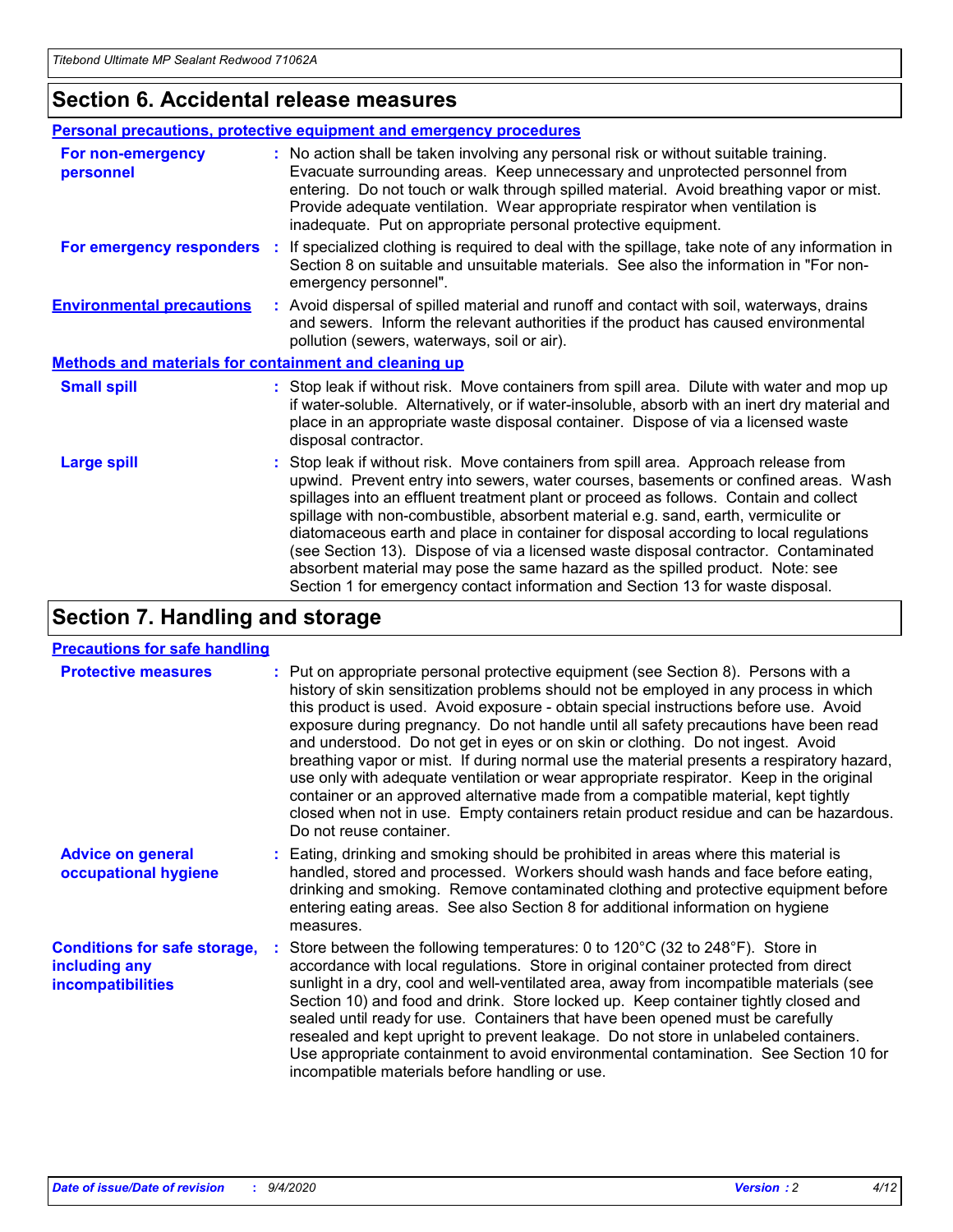# **Section 8. Exposure controls/personal protection**

#### **Control parameters**

#### **Occupational exposure limits**

| <b>Ingredient name</b>                               |    |                        | <b>Exposure limits</b>                                                                                                                                                                                                                                                                                                                                                                                                                                                                                                                                                                                                 |
|------------------------------------------------------|----|------------------------|------------------------------------------------------------------------------------------------------------------------------------------------------------------------------------------------------------------------------------------------------------------------------------------------------------------------------------------------------------------------------------------------------------------------------------------------------------------------------------------------------------------------------------------------------------------------------------------------------------------------|
| 3-aminopropyltriethoxysilane<br>Dibutyltin dilaurate |    |                        | None.<br>ACGIH TLV (United States, 3/2020). Absorbed through skin.<br>Notes: as Sn<br>TWA: $0.1 \text{ mg/m}^3$ , (as Sn) 8 hours.<br>STEL: 0.2 mg/m <sup>3</sup> , (as Sn) 15 minutes.<br>NIOSH REL (United States, 10/2016). Absorbed through skin.<br>Notes: as Sn<br>TWA: 0.1 mg/m <sup>3</sup> , (as Sn) 10 hours.<br>OSHA PEL (United States, 5/2018). Notes: as Sn<br>TWA: 0.1 mg/m <sup>3</sup> , (as Sn) 8 hours.<br>OSHA PEL 1989 (United States, 3/1989). Absorbed through skin.<br>Notes: measured as Sn<br>TWA: 0.1 mg/m <sup>3</sup> , (measured as Sn) 8 hours. Form: Organic                           |
| <b>Appropriate engineering</b><br>controls           |    |                        | : If user operations generate dust, fumes, gas, vapor or mist, use process enclosures,<br>local exhaust ventilation or other engineering controls to keep worker exposure to<br>airborne contaminants below any recommended or statutory limits.                                                                                                                                                                                                                                                                                                                                                                       |
| <b>Environmental exposure</b><br>controls            |    |                        | Emissions from ventilation or work process equipment should be checked to ensure<br>they comply with the requirements of environmental protection legislation. In some<br>cases, fume scrubbers, filters or engineering modifications to the process equipment<br>will be necessary to reduce emissions to acceptable levels.                                                                                                                                                                                                                                                                                          |
| <b>Individual protection measures</b>                |    |                        |                                                                                                                                                                                                                                                                                                                                                                                                                                                                                                                                                                                                                        |
| <b>Hygiene measures</b>                              |    |                        | : Wash hands, forearms and face thoroughly after handling chemical products, before<br>eating, smoking and using the lavatory and at the end of the working period.<br>Appropriate techniques should be used to remove potentially contaminated clothing.<br>Contaminated work clothing should not be allowed out of the workplace. Wash<br>contaminated clothing before reusing. Ensure that eyewash stations and safety<br>showers are close to the workstation location.                                                                                                                                            |
| <b>Eye/face protection</b>                           |    |                        | Safety eyewear complying with an approved standard should be used when a risk<br>assessment indicates this is necessary to avoid exposure to liquid splashes, mists,<br>gases or dusts. If contact is possible, the following protection should be worn, unless<br>the assessment indicates a higher degree of protection: chemical splash goggles.                                                                                                                                                                                                                                                                    |
| <b>Skin protection</b>                               |    |                        |                                                                                                                                                                                                                                                                                                                                                                                                                                                                                                                                                                                                                        |
| <b>Hand protection</b>                               |    |                        | : Chemical-resistant, impervious gloves complying with an approved standard should be<br>worn at all times when handling chemical products if a risk assessment indicates this is<br>necessary. Considering the parameters specified by the glove manufacturer, check<br>during use that the gloves are still retaining their protective properties. It should be<br>noted that the time to breakthrough for any glove material may be different for different<br>glove manufacturers. In the case of mixtures, consisting of several substances, the<br>protection time of the gloves cannot be accurately estimated. |
| <b>Body protection</b>                               |    | handling this product. | Personal protective equipment for the body should be selected based on the task being<br>performed and the risks involved and should be approved by a specialist before                                                                                                                                                                                                                                                                                                                                                                                                                                                |
| <b>Other skin protection</b>                         |    |                        | : Appropriate footwear and any additional skin protection measures should be selected<br>based on the task being performed and the risks involved and should be approved by a<br>specialist before handling this product.                                                                                                                                                                                                                                                                                                                                                                                              |
| <b>Respiratory protection</b>                        | ÷. | aspects of use.        | Based on the hazard and potential for exposure, select a respirator that meets the<br>appropriate standard or certification. Respirators must be used according to a<br>respiratory protection program to ensure proper fitting, training, and other important                                                                                                                                                                                                                                                                                                                                                         |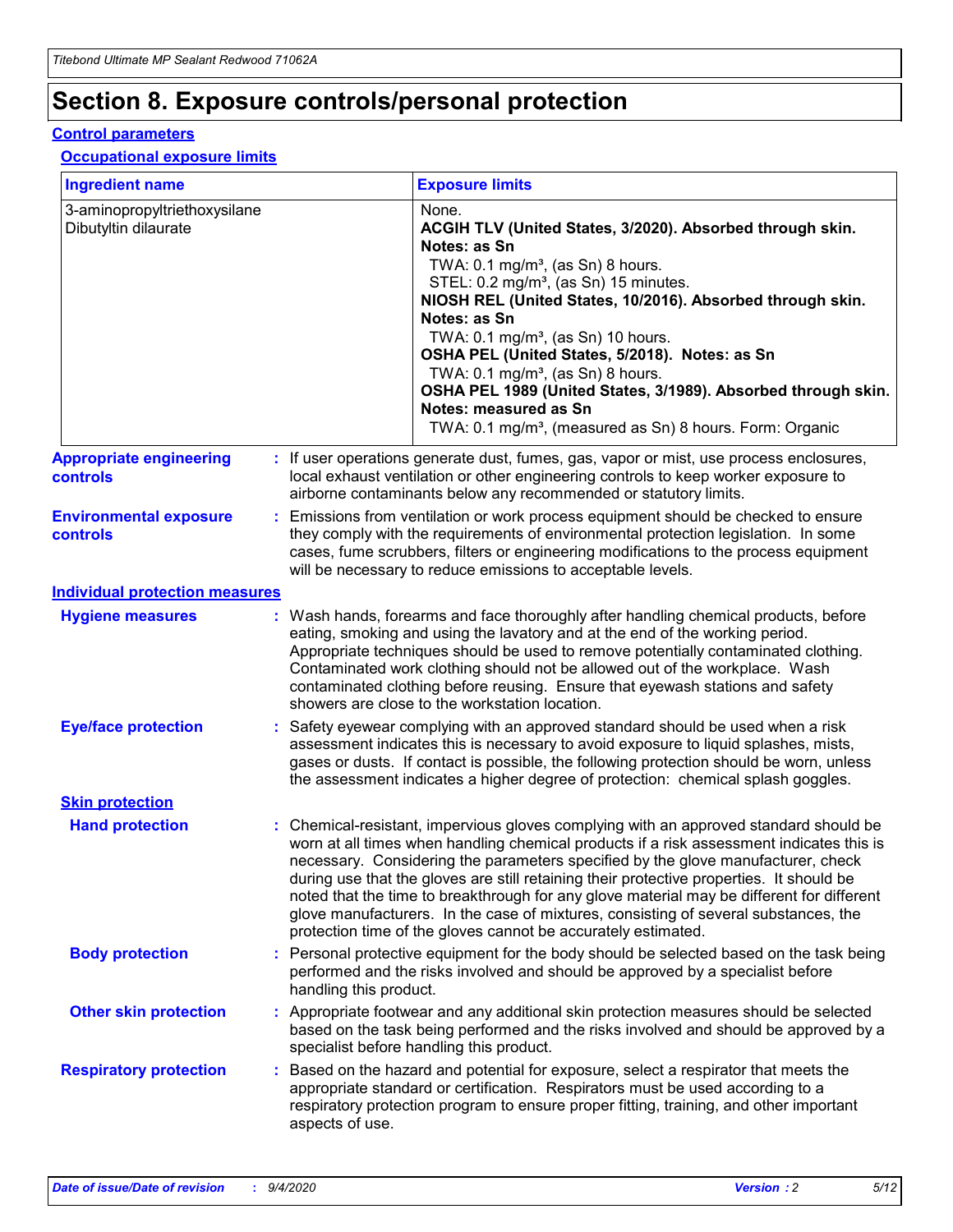### **Section 9. Physical and chemical properties**

#### **Appearance**

| <b>Physical state</b>                                  | : Liquid. [Paste.]                                              |
|--------------------------------------------------------|-----------------------------------------------------------------|
| <b>Color</b>                                           | $:$ Red.                                                        |
| Odor                                                   | Characteristic.                                                 |
| <b>Odor threshold</b>                                  | $:$ Not available.                                              |
| рH                                                     | : Not applicable.                                               |
| <b>Melting point</b>                                   | : Not available.                                                |
| <b>Boiling point</b>                                   | : $>200^{\circ}$ C ( $>392^{\circ}$ F)                          |
| <b>Flash point</b>                                     | : Closed cup: $>200^{\circ}$ C ( $>392^{\circ}$ F) [Setaflash.] |
| <b>Evaporation rate</b>                                | $:$ <1 (butyl acetate = 1)                                      |
| <b>Flammability (solid, gas)</b>                       | : Not available.                                                |
| <b>Lower and upper explosive</b><br>(flammable) limits | : Not available.                                                |
| <b>VOC (less water, less</b><br>exempt solvents)       | : 0 g/l                                                         |
| <b>Volatility</b>                                      | $: 0\%$ (w/w)                                                   |
| <b>Vapor density</b>                                   | : Not available.                                                |
|                                                        |                                                                 |
| <b>Relative density</b>                                | : 1.432                                                         |
| <b>Solubility</b>                                      | Insoluble in the following materials: cold water and hot water. |
| <b>Solubility in water</b>                             | $:$ Not available.                                              |
| <b>Partition coefficient: n-</b><br>octanol/water      | $:$ Not available.                                              |
| <b>Auto-ignition temperature</b>                       | : Not available.                                                |
| <b>Decomposition temperature</b>                       | : Not available.                                                |

### **Section 10. Stability and reactivity**

| <b>Reactivity</b>                            | : No specific test data related to reactivity available for this product or its ingredients.            |
|----------------------------------------------|---------------------------------------------------------------------------------------------------------|
| <b>Chemical stability</b>                    | : The product is stable.                                                                                |
| <b>Possibility of hazardous</b><br>reactions | : Under normal conditions of storage and use, hazardous reactions will not occur.                       |
| <b>Conditions to avoid</b>                   | : No specific data.                                                                                     |
| <b>Incompatible materials</b>                | : No specific data.                                                                                     |
| <b>Hazardous decomposition</b><br>products   | Under normal conditions of storage and use, hazardous decomposition products should<br>not be produced. |

## **Section 11. Toxicological information**

#### **Information on toxicological effects**

#### **Acute toxicity**

| <b>Product/ingredient name</b> | <b>Result</b>           | <b>Species</b> | <b>Dose</b>                | <b>Exposure</b> |
|--------------------------------|-------------------------|----------------|----------------------------|-----------------|
| 3-aminopropyltriethoxysilane   | <b>ILD50 Dermal</b>     | Rabbit         | 4.29 g/kg                  |                 |
| Dibutyltin dilaurate           | ILD50 Oral<br>LD50 Oral | Rat<br>Rat     | $1.57$ g/kg<br>175 $mg/kg$ |                 |
|                                |                         |                |                            |                 |

**Irritation/Corrosion**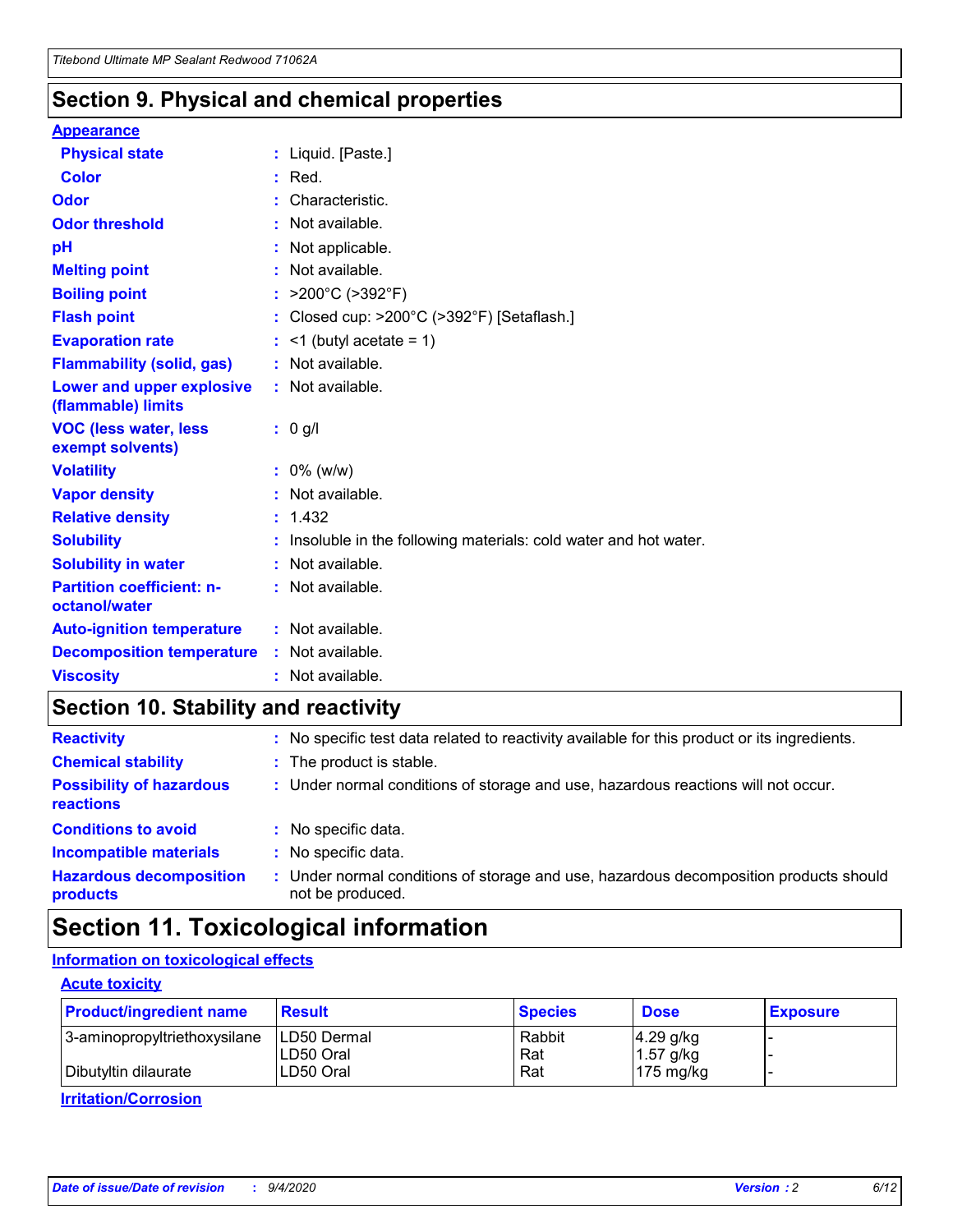# **Section 11. Toxicological information**

| <b>Product/ingredient name</b> | <b>Result</b>            | <b>Species</b> | <b>Score</b> | <b>Exposure</b>           | <b>Observation</b> |
|--------------------------------|--------------------------|----------------|--------------|---------------------------|--------------------|
| 3-aminopropyltriethoxysilane   | Eyes - Mild irritant     | Rabbit         |              | $100$ mg                  |                    |
|                                | Eyes - Severe irritant   | Rabbit         |              | 24 hours 750              |                    |
|                                |                          |                |              | ug                        |                    |
|                                | Skin - Severe irritant   | Rabbit         |              | 24 hours 5                | -                  |
| Dibutyltin dilaurate           | Eyes - Moderate irritant | Rabbit         |              | mq<br><b>24 hours 100</b> |                    |
|                                |                          |                |              | mg                        |                    |
|                                | Skin - Severe irritant   | Rabbit         |              | 500 mg                    |                    |

#### **Sensitization**

Not available.

#### **Mutagenicity**

Not available.

#### **Carcinogenicity**

Not available.

#### **Reproductive toxicity**

Not available.

#### **Teratogenicity**

Not available.

#### **Specific target organ toxicity (single exposure)**

Not available.

#### **Specific target organ toxicity (repeated exposure)**

| <b>Name</b>                                                                  |                                                                            | <b>Category</b>                                     | <b>Route of</b><br>exposure | <b>Target organs</b> |  |  |
|------------------------------------------------------------------------------|----------------------------------------------------------------------------|-----------------------------------------------------|-----------------------------|----------------------|--|--|
| Dibutyltin dilaurate                                                         |                                                                            | Category 1                                          | -                           | respiratory system   |  |  |
| <b>Aspiration hazard</b><br>Not available.                                   |                                                                            |                                                     |                             |                      |  |  |
| <b>Information on the likely</b><br>routes of exposure                       | : Not available.                                                           |                                                     |                             |                      |  |  |
| <b>Potential acute health effects</b>                                        |                                                                            |                                                     |                             |                      |  |  |
| <b>Eye contact</b>                                                           | : May cause eye irritation.                                                |                                                     |                             |                      |  |  |
| <b>Inhalation</b>                                                            |                                                                            | : No known significant effects or critical hazards. |                             |                      |  |  |
| <b>Skin contact</b>                                                          |                                                                            | : May cause skin irritation.                        |                             |                      |  |  |
| <b>Ingestion</b>                                                             |                                                                            | : No known significant effects or critical hazards. |                             |                      |  |  |
| Symptoms related to the physical, chemical and toxicological characteristics |                                                                            |                                                     |                             |                      |  |  |
| <b>Eye contact</b>                                                           | irritation<br>watering<br>redness                                          | : Adverse symptoms may include the following:       |                             |                      |  |  |
| <b>Inhalation</b>                                                            | reduced fetal weight<br>increase in fetal deaths<br>skeletal malformations | : Adverse symptoms may include the following:       |                             |                      |  |  |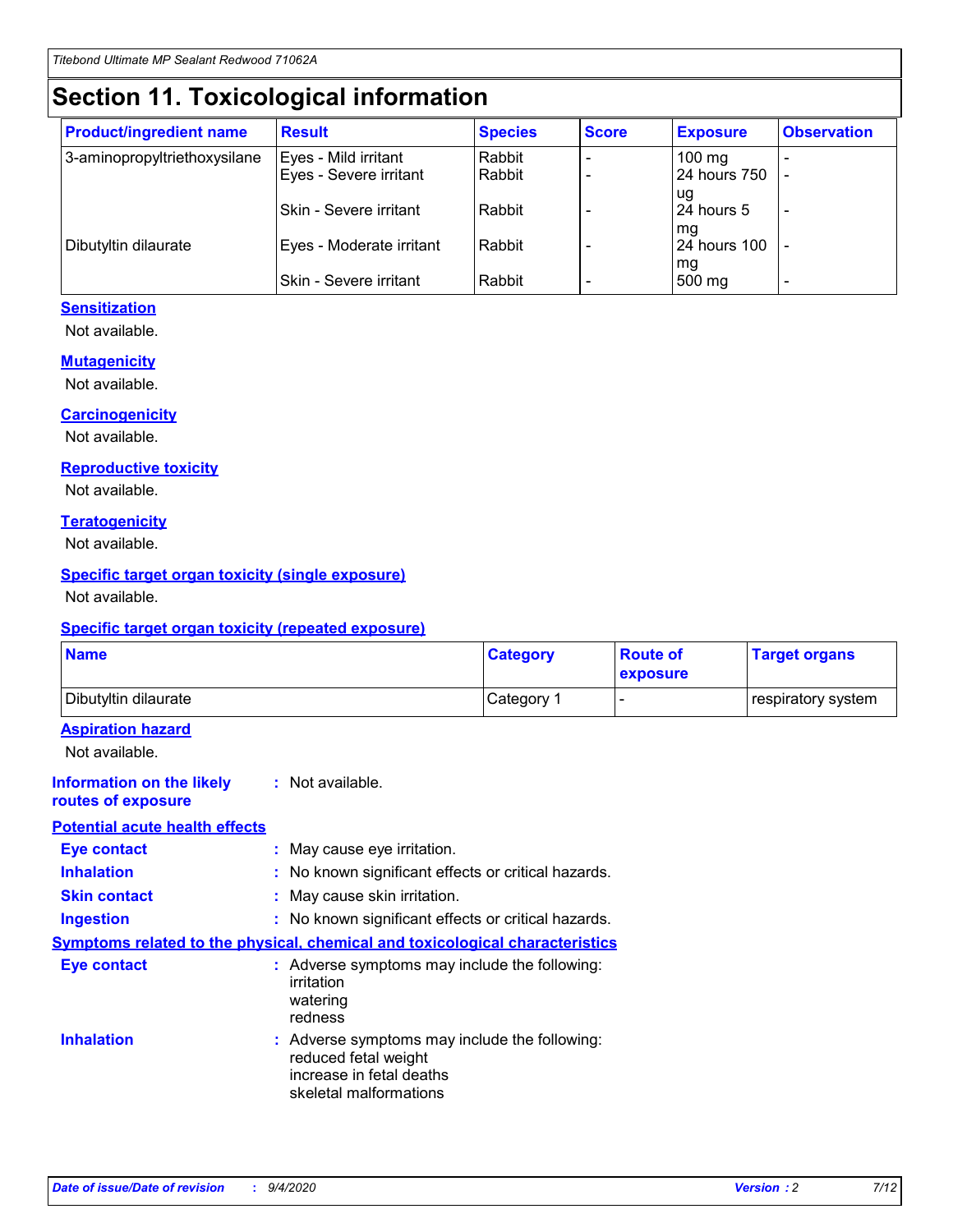# **Section 11. Toxicological information**

| <b>Skin contact</b>                     | : Adverse symptoms may include the following:<br>irritation<br>redness<br>reduced fetal weight<br>increase in fetal deaths<br>skeletal malformations |
|-----------------------------------------|------------------------------------------------------------------------------------------------------------------------------------------------------|
| <b>Ingestion</b>                        | : Adverse symptoms may include the following:<br>reduced fetal weight<br>increase in fetal deaths<br>skeletal malformations                          |
|                                         | Delayed and immediate effects and also chronic effects from short and long term exposure                                                             |
| <b>Short term exposure</b>              |                                                                                                                                                      |
| <b>Potential immediate</b><br>effects   | : Not available.                                                                                                                                     |
| <b>Potential delayed effects</b>        | : Not available.                                                                                                                                     |
| <b>Long term exposure</b>               |                                                                                                                                                      |
| <b>Potential immediate</b><br>effects   | : Not available.                                                                                                                                     |
| <b>Potential delayed effects</b>        | : Not available.                                                                                                                                     |
| <b>Potential chronic health effects</b> |                                                                                                                                                      |
| Not available.                          |                                                                                                                                                      |
| <b>General</b>                          | : Once sensitized, a severe allergic reaction may occur when subsequently exposed to<br>very low levels.                                             |
| <b>Carcinogenicity</b>                  | : No known significant effects or critical hazards.                                                                                                  |
| <b>Mutagenicity</b>                     | No known significant effects or critical hazards.                                                                                                    |
| <b>Teratogenicity</b>                   | May damage the unborn child.                                                                                                                         |
| <b>Developmental effects</b>            | : No known significant effects or critical hazards.                                                                                                  |
| <b>Fertility effects</b>                | : May damage fertility.                                                                                                                              |
| <b>Numerical measures of toxicity</b>   |                                                                                                                                                      |
| <b>Acute toxicity estimates</b>         |                                                                                                                                                      |
| .                                       |                                                                                                                                                      |

Not available.

# **Section 12. Ecological information**

#### **Toxicity**

| <b>Product/ingredient name</b> | <b>Result</b>                                       | <b>Species</b>               | <b>Exposure</b>       |
|--------------------------------|-----------------------------------------------------|------------------------------|-----------------------|
| Dibutyltin dilaurate           | $ CC50>3$ mg/l<br>Chronic EC10 > 2 mg/l Fresh water | Algae<br>Algae - Desmodesmus | 72 hours<br>196 hours |
|                                |                                                     | <b>I</b> subspicatus         |                       |

#### **Persistence and degradability**

| <b>Product/ingredient name</b> | <b>Test</b>                                                                    | <b>Result</b>  |                   | <b>Dose</b> | <b>Inoculum</b>         |
|--------------------------------|--------------------------------------------------------------------------------|----------------|-------------------|-------------|-------------------------|
| Dibutyltin dilaurate           | OECD 301F<br>Ready<br>Biodegradability -<br>Manometric<br>Respirometry<br>Test | 23 % - 28 days |                   |             |                         |
| <b>Product/ingredient name</b> | <b>Aquatic half-life</b>                                                       |                | <b>Photolysis</b> |             | <b>Biodegradability</b> |
| Dibutyltin dilaurate           |                                                                                |                |                   |             | <b>Inherent</b>         |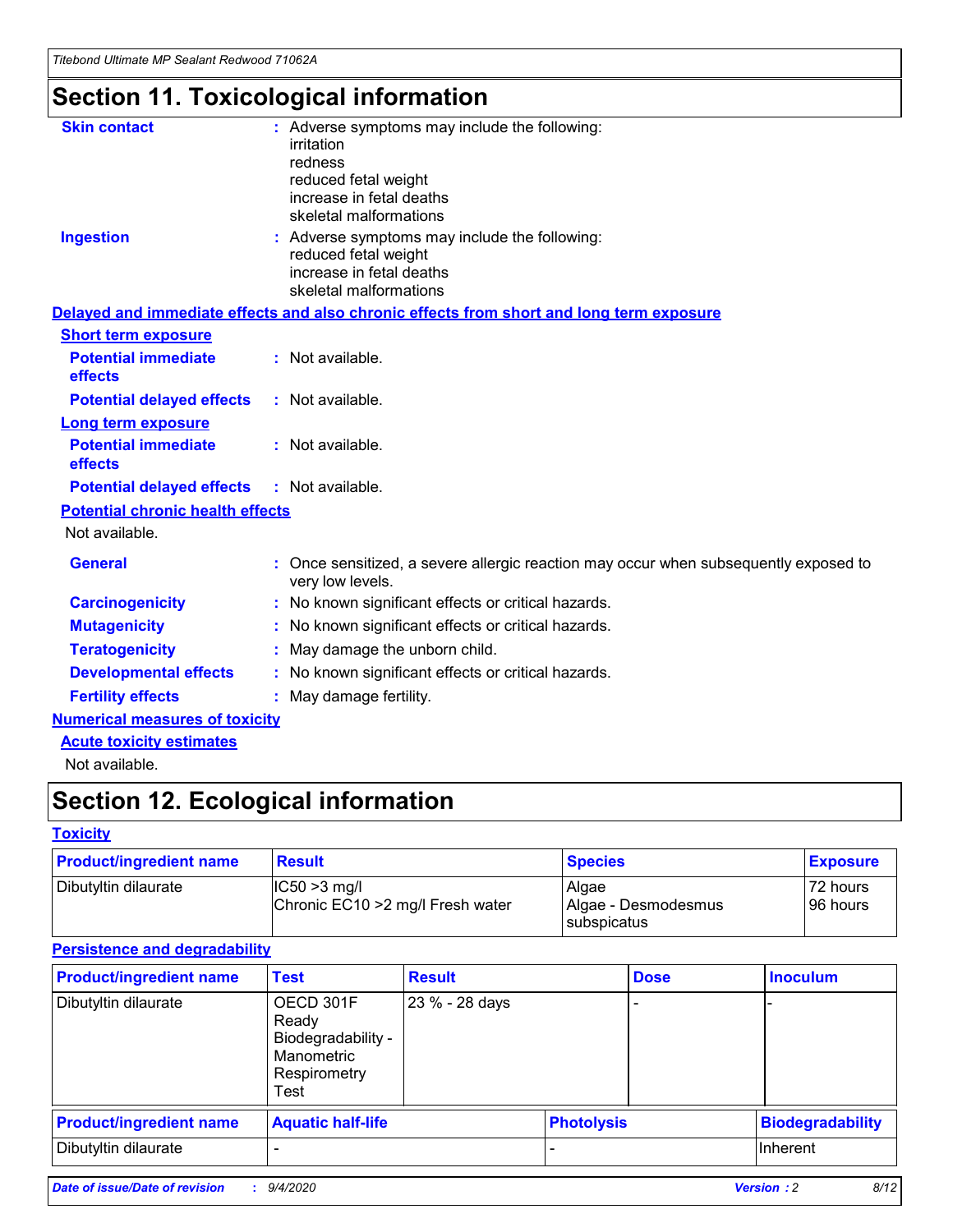# **Section 12. Ecological information**

#### **Bioaccumulative potential**

| <b>Product/ingredient name</b> | <b>LogP</b> <sub>ow</sub> | <b>BCF</b> | <b>Potential</b> |
|--------------------------------|---------------------------|------------|------------------|
| 3-aminopropyltriethoxysilane   | 4.44                      | 3.4        | low              |
| Dibutyltin dilaurate           |                           | 2.91       | low              |

#### **Mobility in soil**

| <b>Soil/water partition</b><br>coefficient (K <sub>oc</sub> ) | : Not available.                                    |
|---------------------------------------------------------------|-----------------------------------------------------|
| <b>Other adverse effects</b>                                  | : No known significant effects or critical hazards. |

### **Section 13. Disposal considerations**

**Disposal methods :**

The generation of waste should be avoided or minimized wherever possible. Disposal of this product, solutions and any by-products should at all times comply with the requirements of environmental protection and waste disposal legislation and any regional local authority requirements. Dispose of surplus and non-recyclable products via a licensed waste disposal contractor. Waste should not be disposed of untreated to the sewer unless fully compliant with the requirements of all authorities with jurisdiction. Waste packaging should be recycled. Incineration or landfill should only be considered when recycling is not feasible. This material and its container must be disposed of in a safe way. Care should be taken when handling emptied containers that have not been cleaned or rinsed out. Empty containers or liners may retain some product residues. Avoid dispersal of spilled material and runoff and contact with soil, waterways, drains and sewers.

### **Section 14. Transport information**

|                                      | <b>DOT</b><br><b>Classification</b> | <b>TDG</b><br><b>Classification</b> | <b>Mexico</b><br><b>Classification</b> | <b>ADR/RID</b>           | <b>IMDG</b>              | <b>IATA</b>    |
|--------------------------------------|-------------------------------------|-------------------------------------|----------------------------------------|--------------------------|--------------------------|----------------|
| <b>UN number</b>                     | Not regulated.                      | Not regulated.                      | Not regulated.                         | Not regulated.           | Not regulated.           | Not regulated. |
| <b>UN proper</b><br>shipping name    |                                     |                                     |                                        |                          |                          |                |
| <b>Transport</b><br>hazard class(es) |                                     | $\overline{\phantom{0}}$            | $\qquad \qquad \blacksquare$           | $\overline{\phantom{0}}$ | $\overline{\phantom{0}}$ |                |
| <b>Packing group</b>                 |                                     |                                     |                                        |                          |                          |                |
| <b>Environmental</b><br>hazards      | No.                                 | No.                                 | No.                                    | No.                      | No.                      | No.            |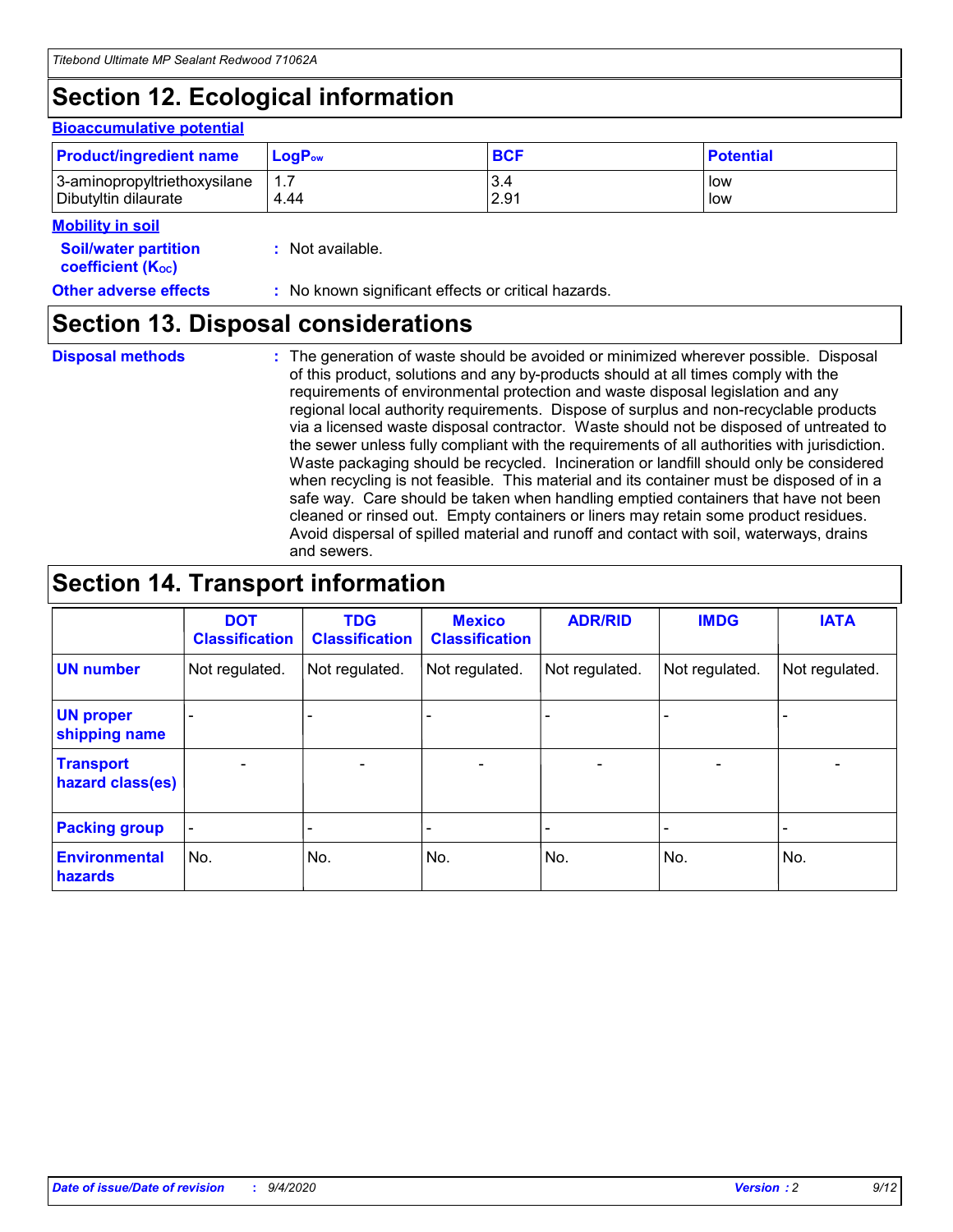### **Section 15. Regulatory information**

#### **U.S. Federal regulations**

#### **SARA 302/304**

#### **Composition/information on ingredients**

No products were found.

| SARA 304 RQ | Not applicable. |
|-------------|-----------------|
|-------------|-----------------|

#### **SARA 311/312**

#### **Classification :** EYE IRRITATION - Category 2B SKIN SENSITIZATION - Category 1 TOXIC TO REPRODUCTION - Category 1B HNOC - Product generates methanol during cure.

#### **Composition/information on ingredients**

| <b>Name</b>                  | $\frac{9}{6}$ | <b>Classification</b>                                                                                                                                                                                                                                                                                      |
|------------------------------|---------------|------------------------------------------------------------------------------------------------------------------------------------------------------------------------------------------------------------------------------------------------------------------------------------------------------------|
| 3-aminopropyltriethoxysilane | $\leq$ 3      | <b>FLAMMABLE LIQUIDS - Category 4</b><br><b>ACUTE TOXICITY (oral) - Category 4</b><br><b>SKIN IRRITATION - Category 2</b><br>EYE IRRITATION - Category 2A                                                                                                                                                  |
| Dibutyltin dilaurate         | ≤0.3          | <b>ACUTE TOXICITY (oral) - Category 3</b><br>SKIN CORROSION - Category 1C<br>SERIOUS EYE DAMAGE - Category 1<br>SKIN SENSITIZATION - Category 1<br><b>GERM CELL MUTAGENICITY - Category 2</b><br>TOXIC TO REPRODUCTION - Category 1B<br>SPECIFIC TARGET ORGAN TOXICITY (REPEATED<br>EXPOSURE) - Category 1 |

#### **State regulations**

**Massachusetts :**

: None of the components are listed.

**New York :** None of the components are listed. **New Jersey :** None of the components are listed.

**Pennsylvania :** None of the components are listed.

#### **California Prop. 65**

WARNING: This product can expose you to methanol, which is known to the State of California to cause birth defects or other reproductive harm. For more information go to www.P65Warnings.ca.gov.

| Ingredient name | No significant risk Maximum<br>level | acceptable dosage<br><b>level</b> |
|-----------------|--------------------------------------|-----------------------------------|
| I methanol      |                                      | Yes.                              |

#### **International regulations**

**Chemical Weapon Convention List Schedules I, II & III Chemicals** Not listed.

#### **Montreal Protocol**

Not listed.

**Stockholm Convention on Persistent Organic Pollutants**

Not listed.

#### **UNECE Aarhus Protocol on POPs and Heavy Metals** Not listed.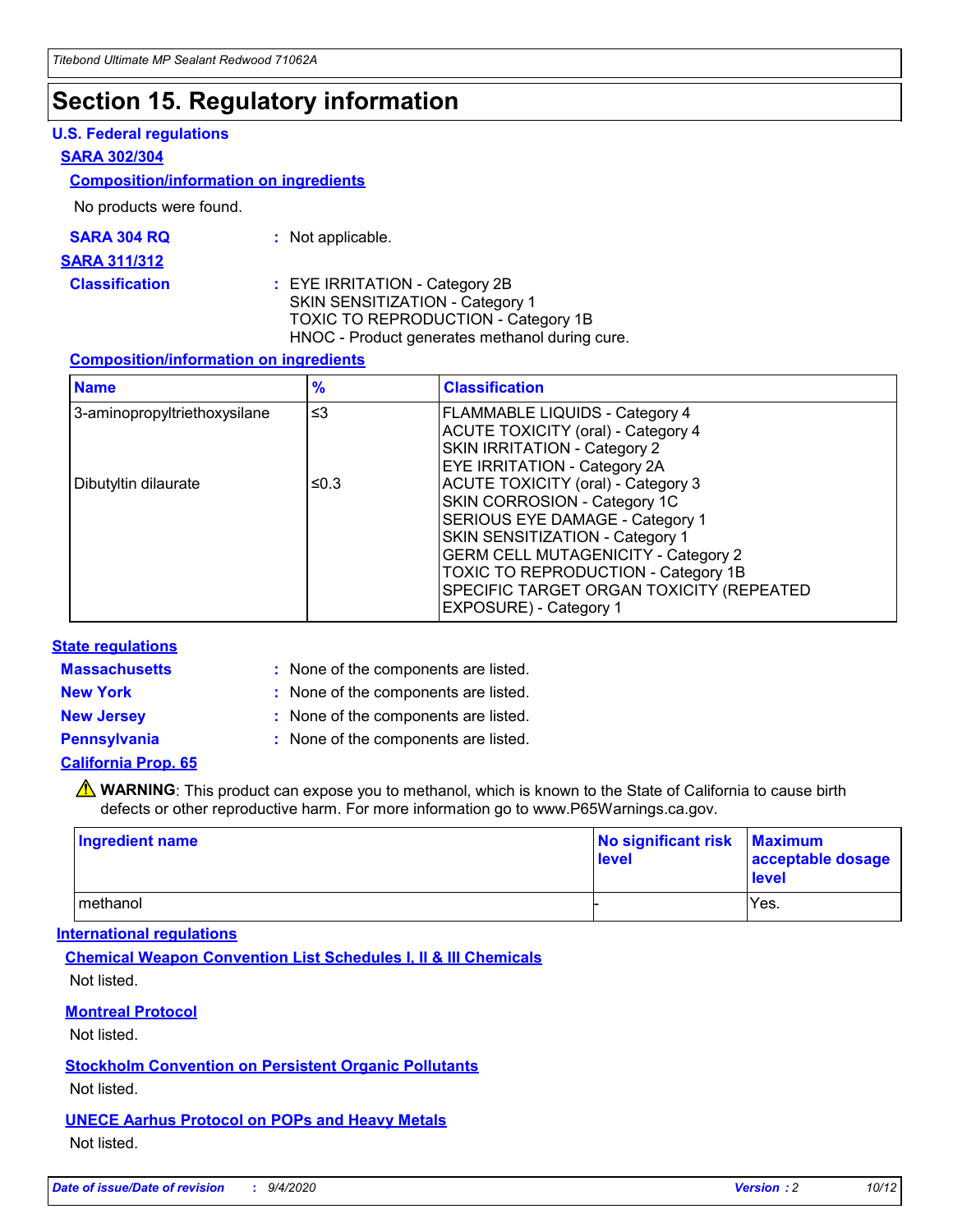### **Section 15. Regulatory information**

#### **Inventory list**

**China :** Not determined.

**United States TSCA 8(b) inventory**

**:** All components are active or exempted.

## **Section 16. Other information**





**Caution: HMIS® ratings are based on a 0-4 rating scale, with 0 representing minimal hazards or risks, and 4 representing significant hazards or risks. Although HMIS® ratings and the associated label are not required on SDSs or products leaving a facility under 29 CFR 1910.1200, the preparer may choose to provide them. HMIS® ratings are to be used with a fully implemented HMIS® program. HMIS® is a registered trademark and service mark of the American Coatings Association, Inc.**

**The customer is responsible for determining the PPE code for this material. For more information on HMIS® Personal Protective Equipment (PPE) codes, consult the HMIS® Implementation Manual.**

**National Fire Protection Association (U.S.A.)**



**Reprinted with permission from NFPA 704-2001, Identification of the Hazards of Materials for Emergency Response Copyright ©1997, National Fire Protection Association, Quincy, MA 02269. This reprinted material is not the complete and official position of the National Fire Protection Association, on the referenced subject which is represented only by the standard in its entirety.**

**Copyright ©2001, National Fire Protection Association, Quincy, MA 02269. This warning system is intended to be interpreted and applied only by properly trained individuals to identify fire, health and reactivity hazards of chemicals. The user is referred to certain limited number of chemicals with recommended classifications in NFPA 49 and NFPA 325, which would be used as a guideline only. Whether the chemicals are classified by NFPA or not, anyone using the 704 systems to classify chemicals does so at their own risk.**

#### **Procedure used to derive the classification**

| <b>Classification</b>                                                                                                | <b>Justification</b>                                  |
|----------------------------------------------------------------------------------------------------------------------|-------------------------------------------------------|
| <b>EYE IRRITATION - Category 2B</b><br><b>SKIN SENSITIZATION - Category 1</b><br>TOXIC TO REPRODUCTION - Category 1B | Expert judgment<br>Expert judgment<br>Expert judgment |
| <b>History</b>                                                                                                       |                                                       |

| .                                 |              |
|-----------------------------------|--------------|
| <b>Date of printing</b>           | : 4/22/2022  |
| Date of issue/Date of<br>revision | 9/4/2020     |
| Date of previous issue            | : 10/16/2020 |
| <b>Version</b>                    | $\cdot$ 2    |
|                                   |              |